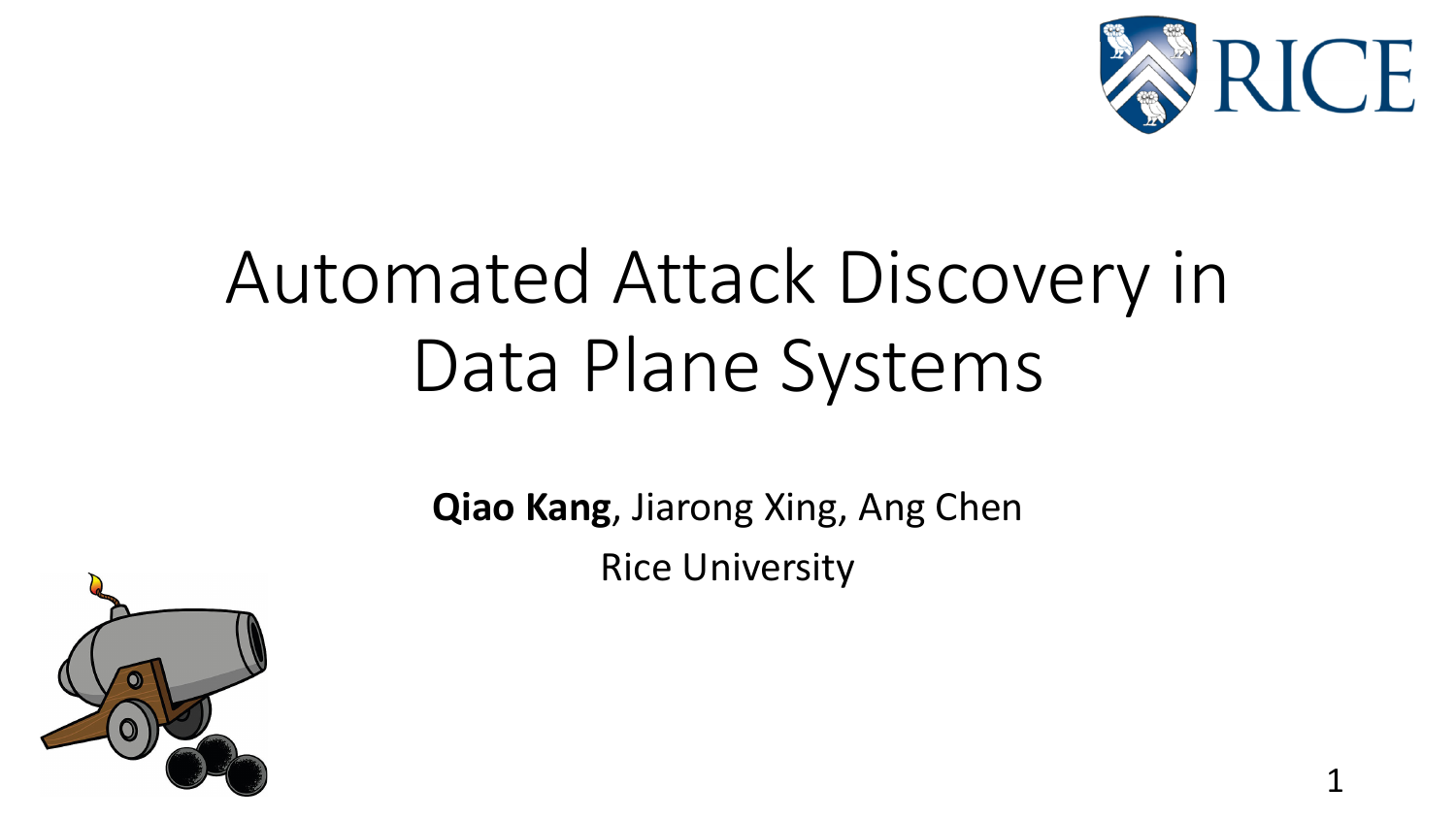#### Motivation: A new class of attacks



- Attacks to emerging "data plane systems"
	- Network data planes are performing more functions today
	- Data plane systems: Enabled by "programmable data planes"
	- A general class of attacks to many of them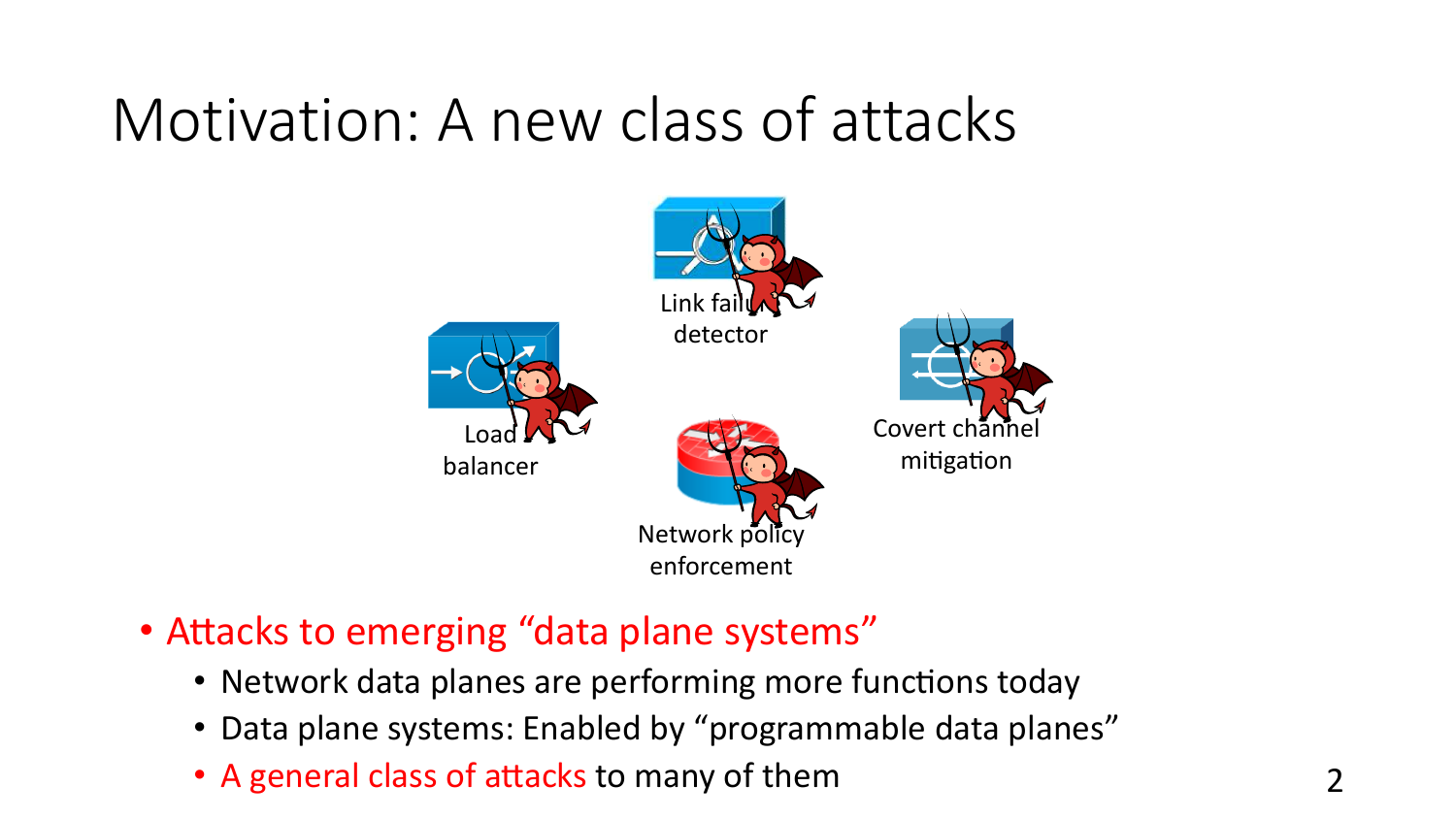#### New trend: Programmable data planes



- Traditional data planes: Fixed for routing
- Programmable data planes: Reconfigurable pipelines
	- Using high-level languages like P4
	- Support sophisticated operations like arithmetic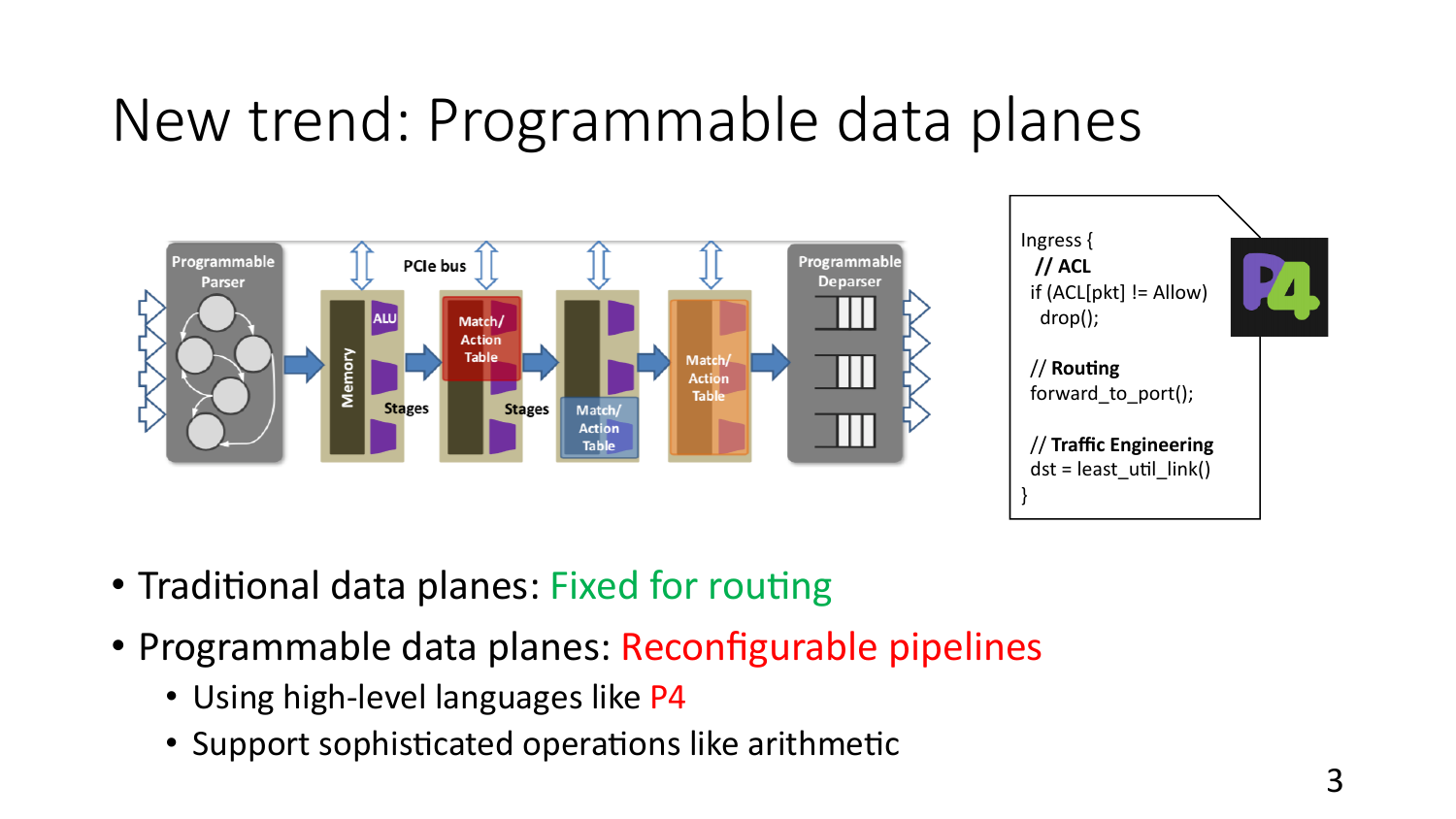## Data plane systems: High performance



- Data plane systems have high performance.
- Example: Link failure detection
	- Border Gateway Protocol (BGP): Periodic probing messages --> *O*(minutes)
	- Blink [NSDI'19]: Monitors data traffic --> *O*(seconds)
- 4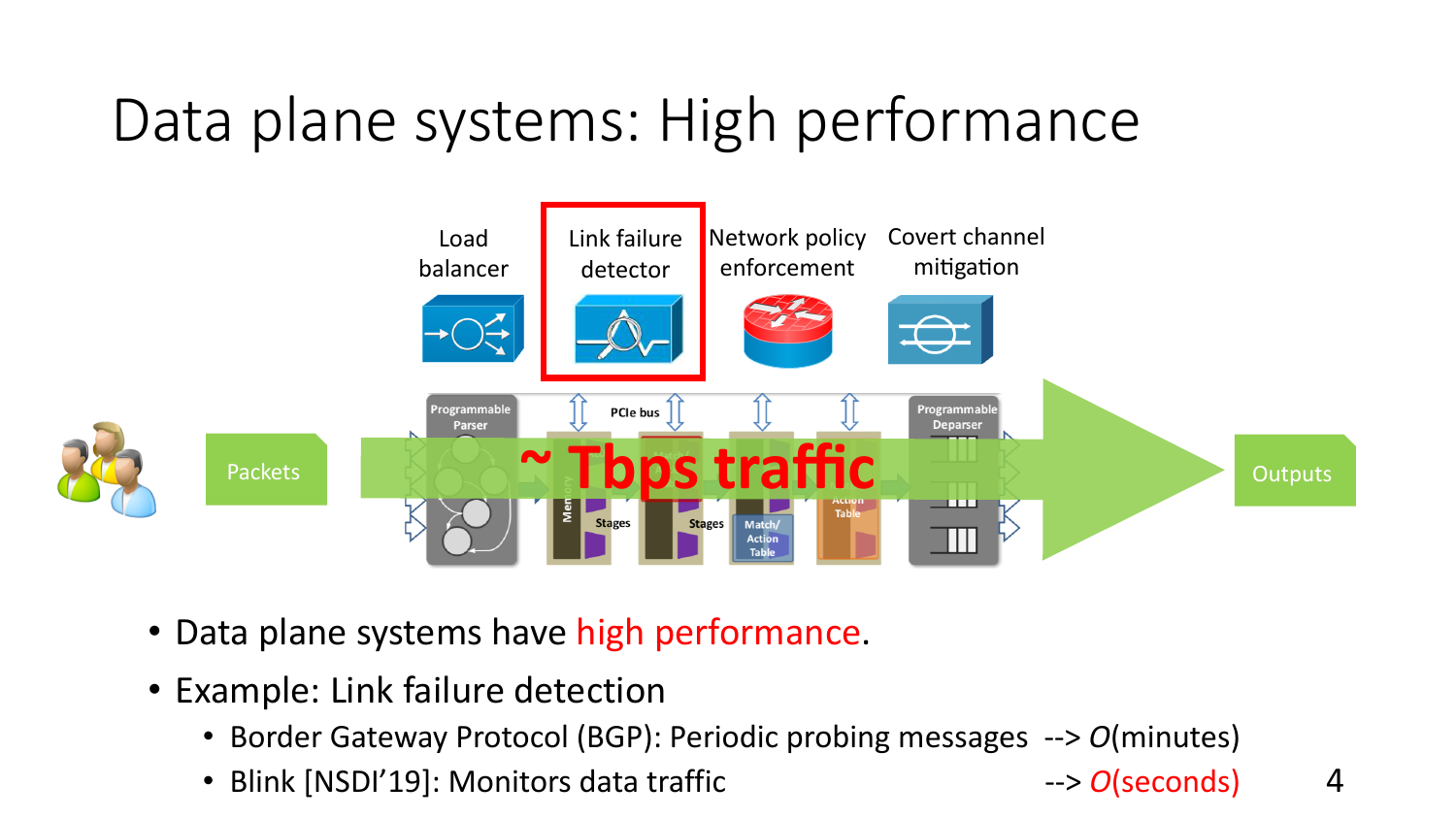## Open direction: Security risks



- Data plane systems react to network packets
- Anyone can inject malicious packets to cause problematic outputs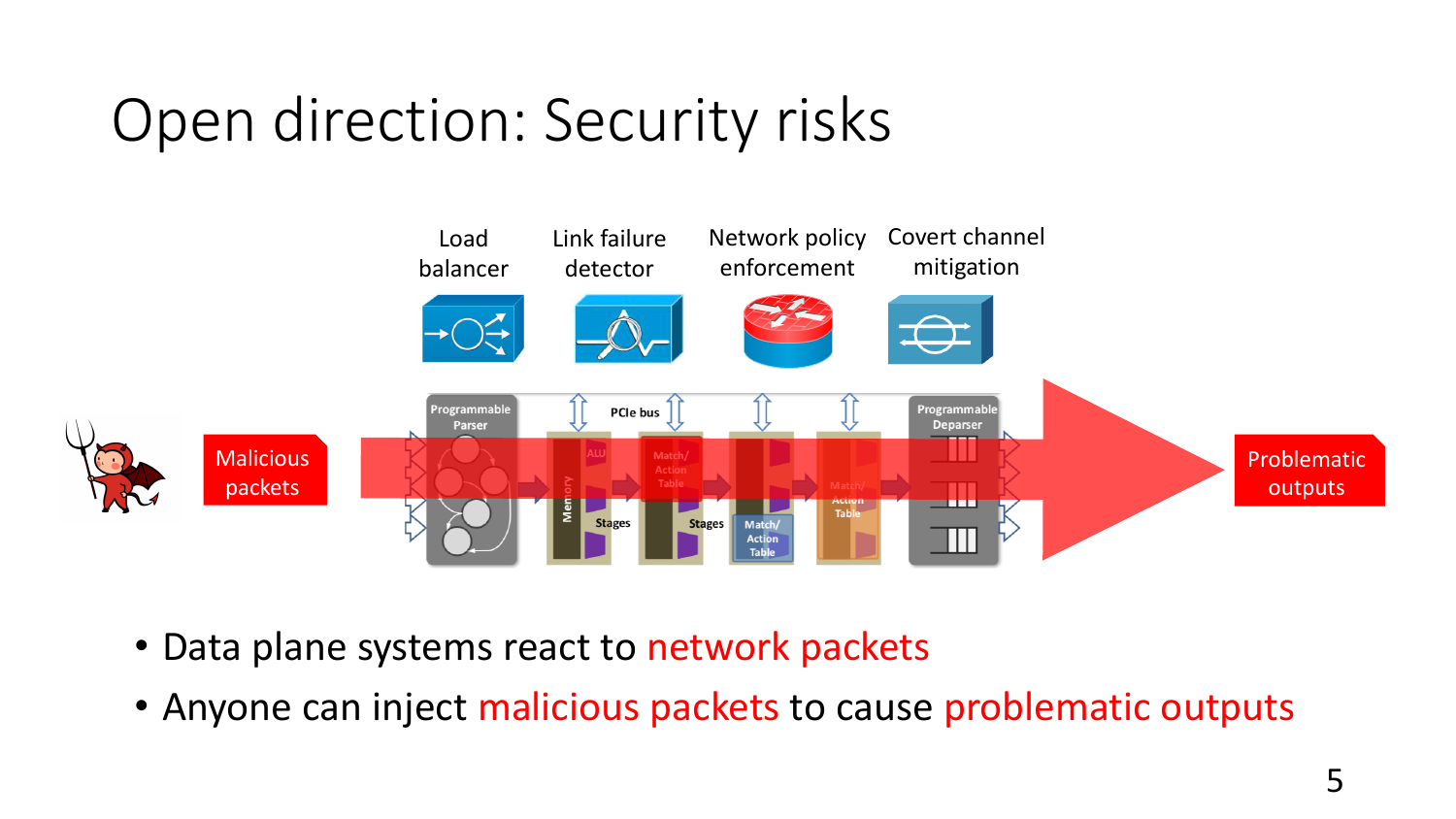## Example #1: Attacking a load balancer



6

- Expected behavior: Evenly splitting traffic
- Malicious traffic: TCP source port numbers = 1,3,5,7...
- Flipped behavior: Load imbalance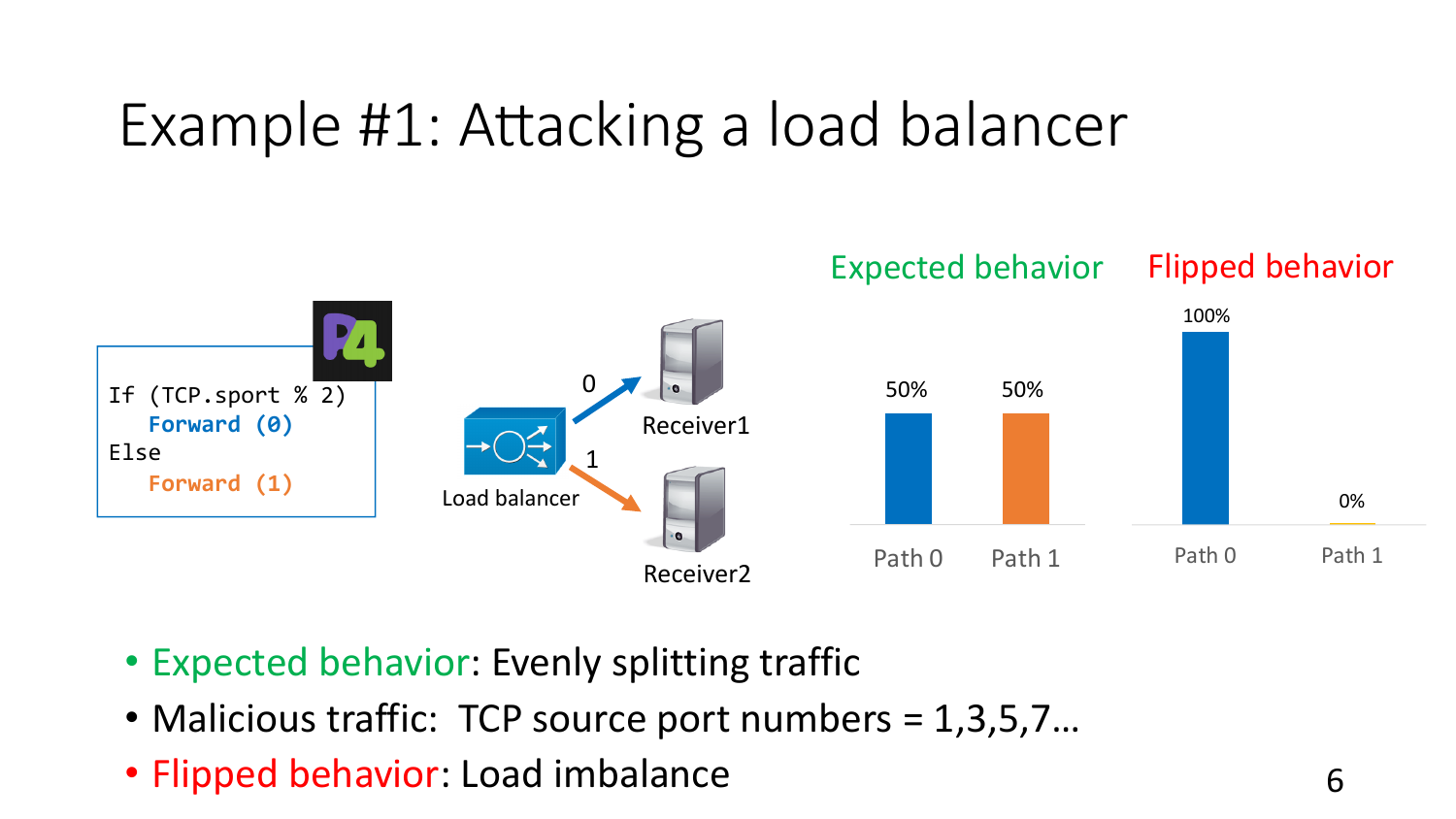## Example #2: Attacking Blink



7

- Expected behavior: Only rerouting when link fails (very rare)
- Malicious traffic: Persistent TCP retransmissions
- Flipped behavior: Persistent re-routing and routing chaos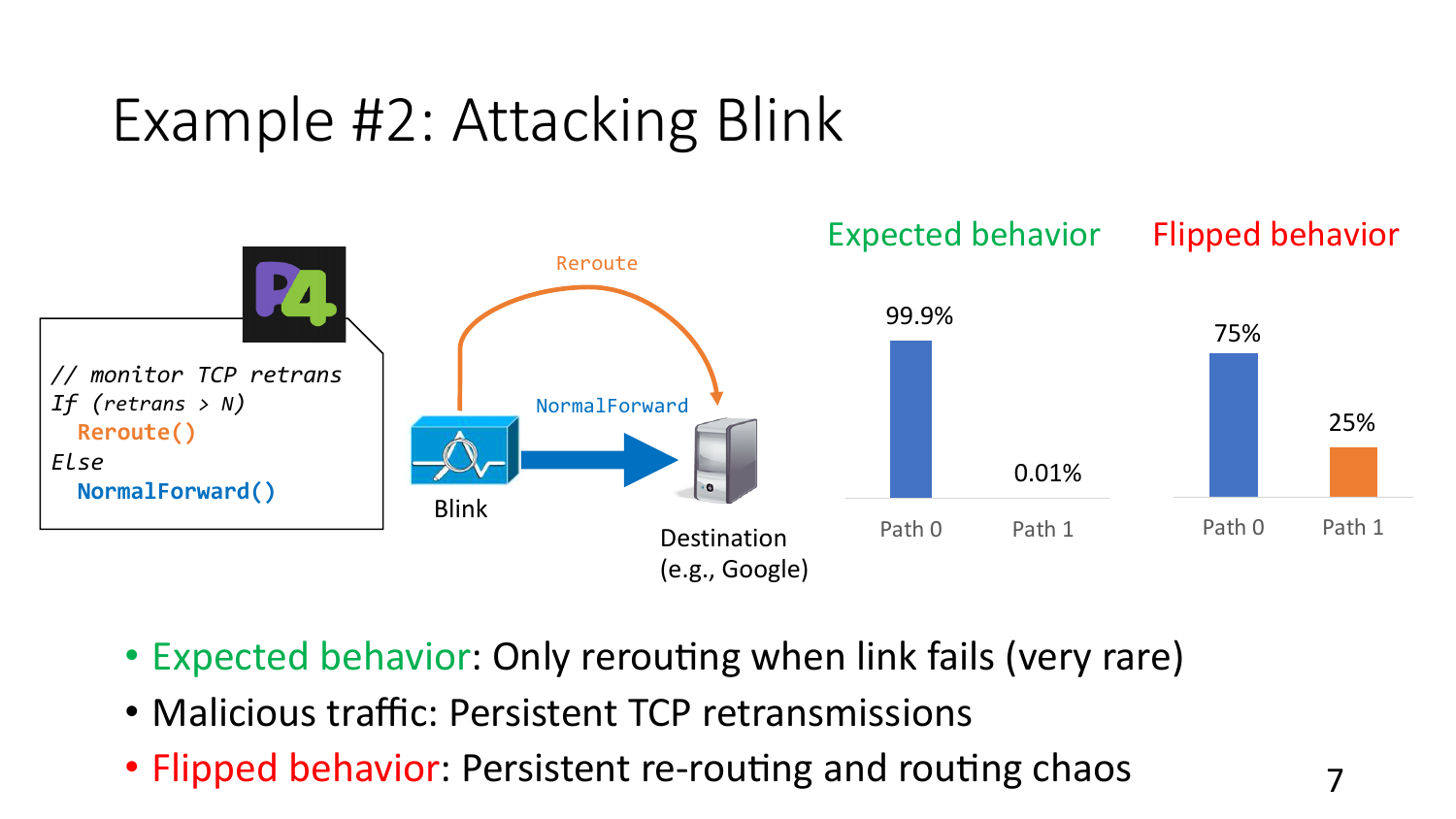## A general class of attacks



- Applies to many data plane systems!
- Different systems are vulnerable to different malicious patterns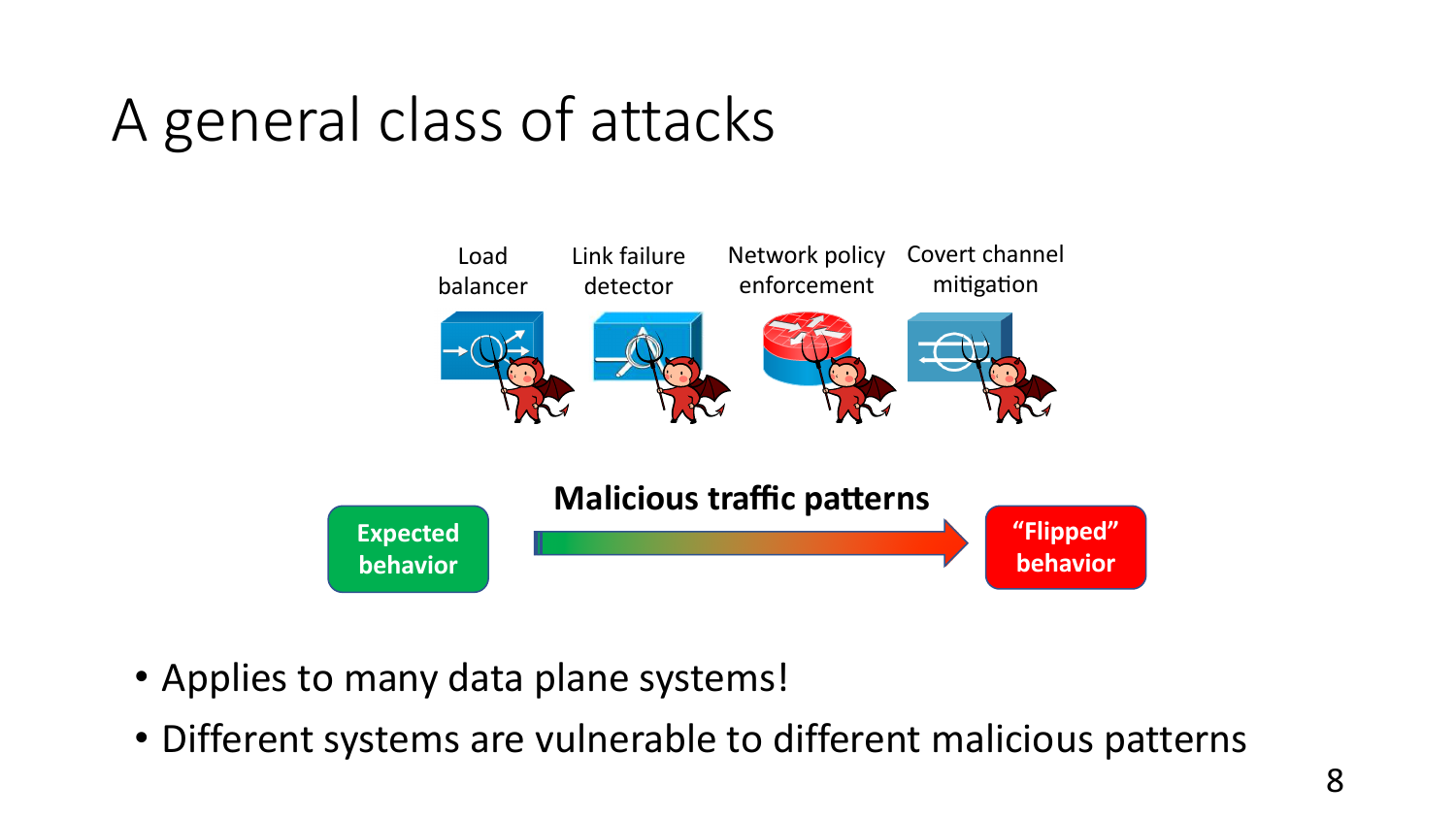#### Research question

Given a data plane system, can we discover *all malicious traffic patterns* and synthesize defenses *in an automated manner*?



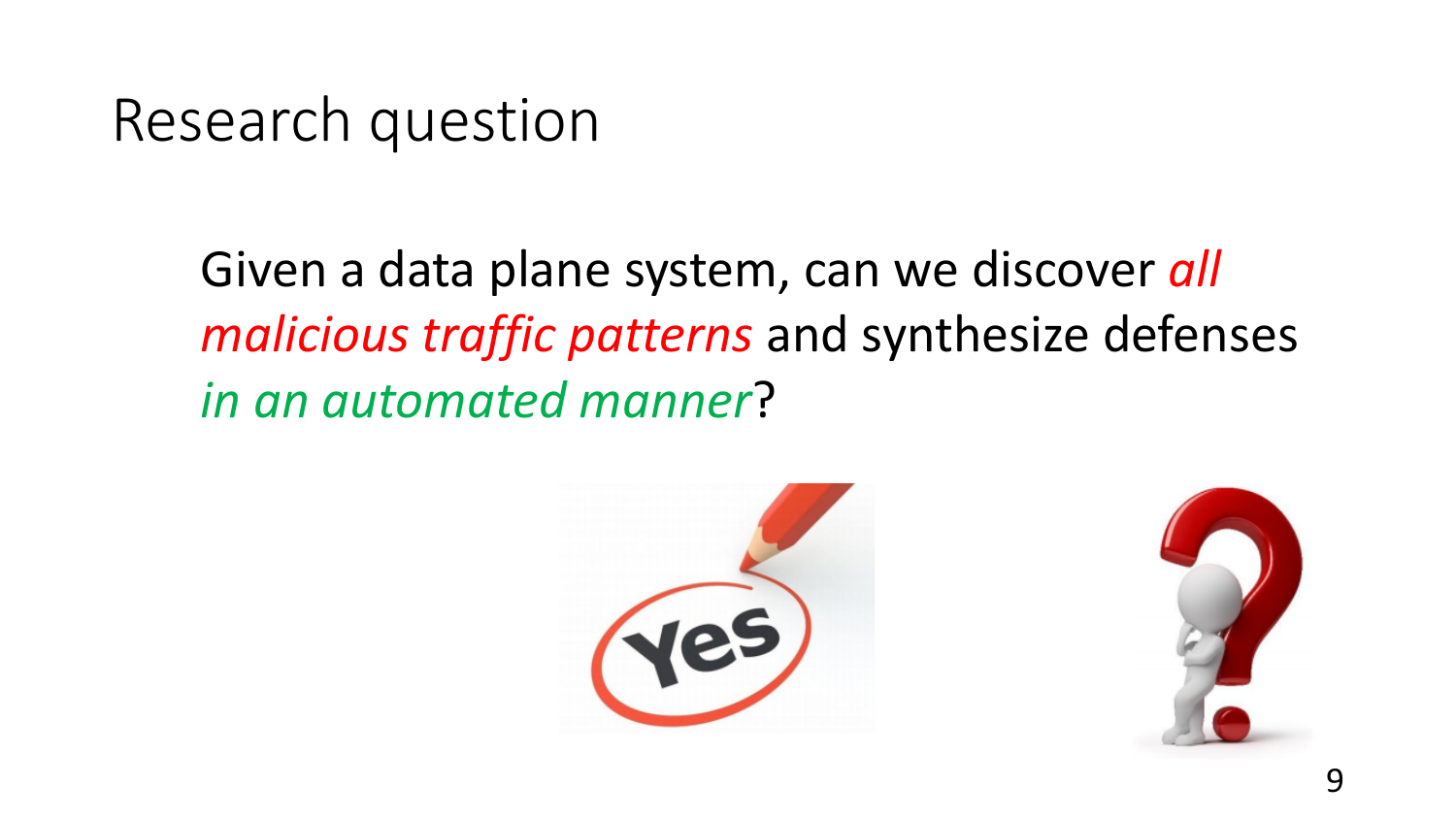## Our Approach



- A 3-step approach:
	- (1) Establish expected behaviors
	- $(2)$  Generate attacks to flip the expected behaviors
	- $\cdot$  (3) Synthesize runtime monitors

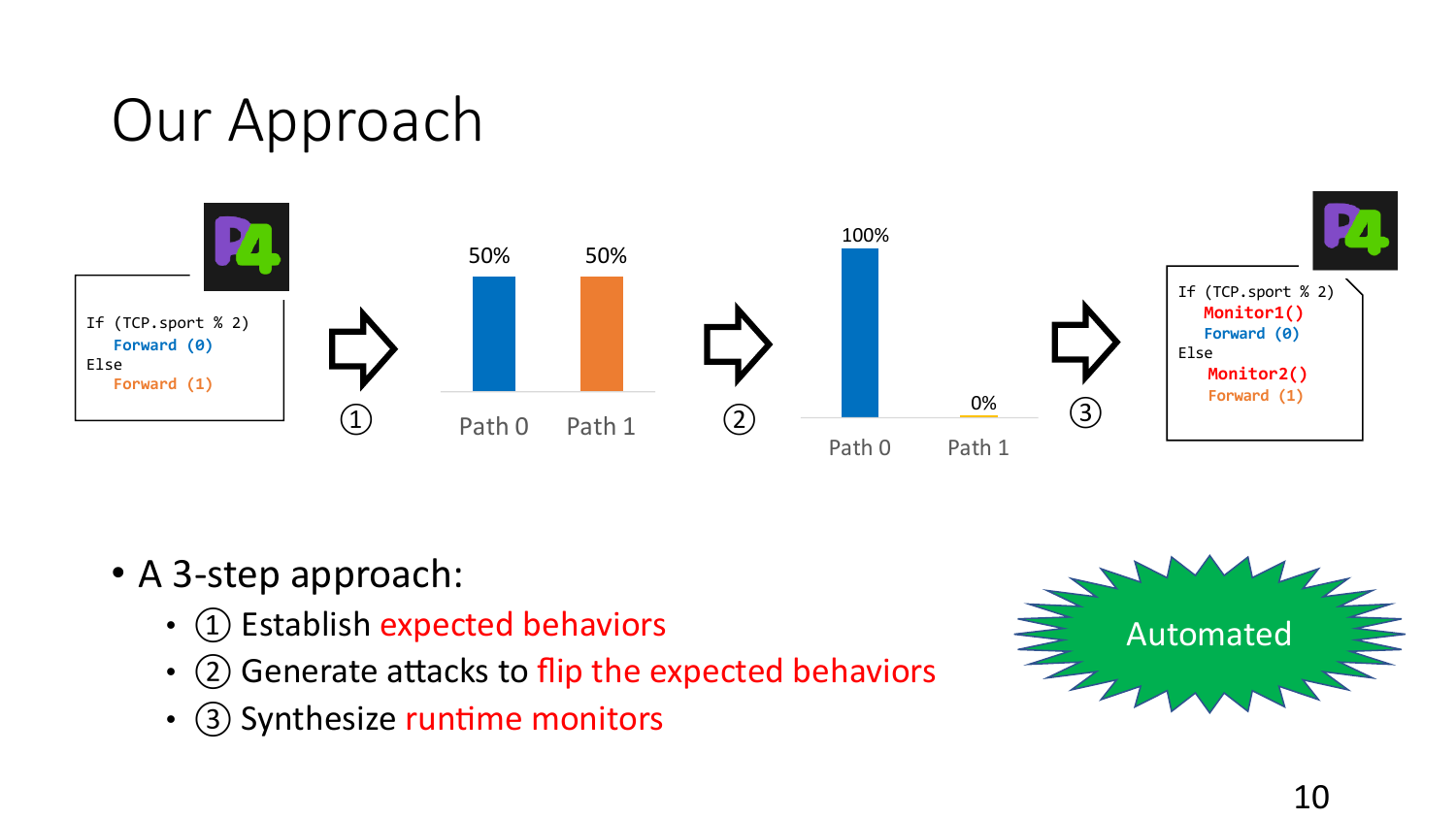## **Outline**

- Motivation:
	- A new class of attacks to data plane systems
- Our system: Automated attack discovery and defense synthesis
	- System overview
	- Challenge #1: Establish expected behaviors
	- Challenge #2: Identifying equivalent classes
	- Challenge #3: Handling stateful programs
- Preliminary results
- Ongoing work and Conclusion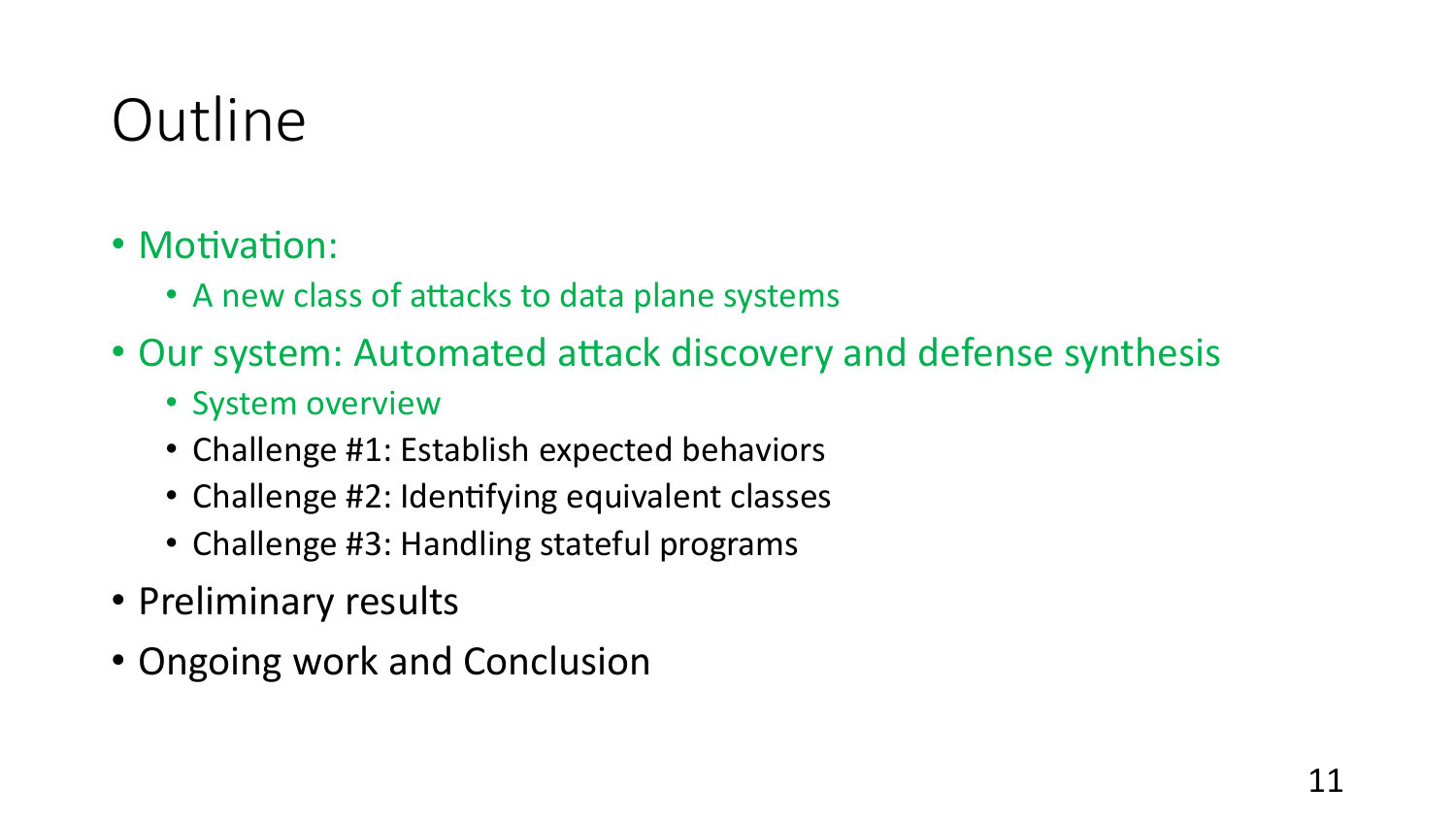## **Outline**

- Motivation:
	- A new class of attacks to data plane systems
- Our system: Automated attack discovery and defense synthesis
	- System overview
	- Challenge #1: Establish expected behaviors
	- Challenge #2: Identifying equivalent classes
	- Challenge #3: Handling stateful programs
- Preliminary results
- Ongoing work and Conclusion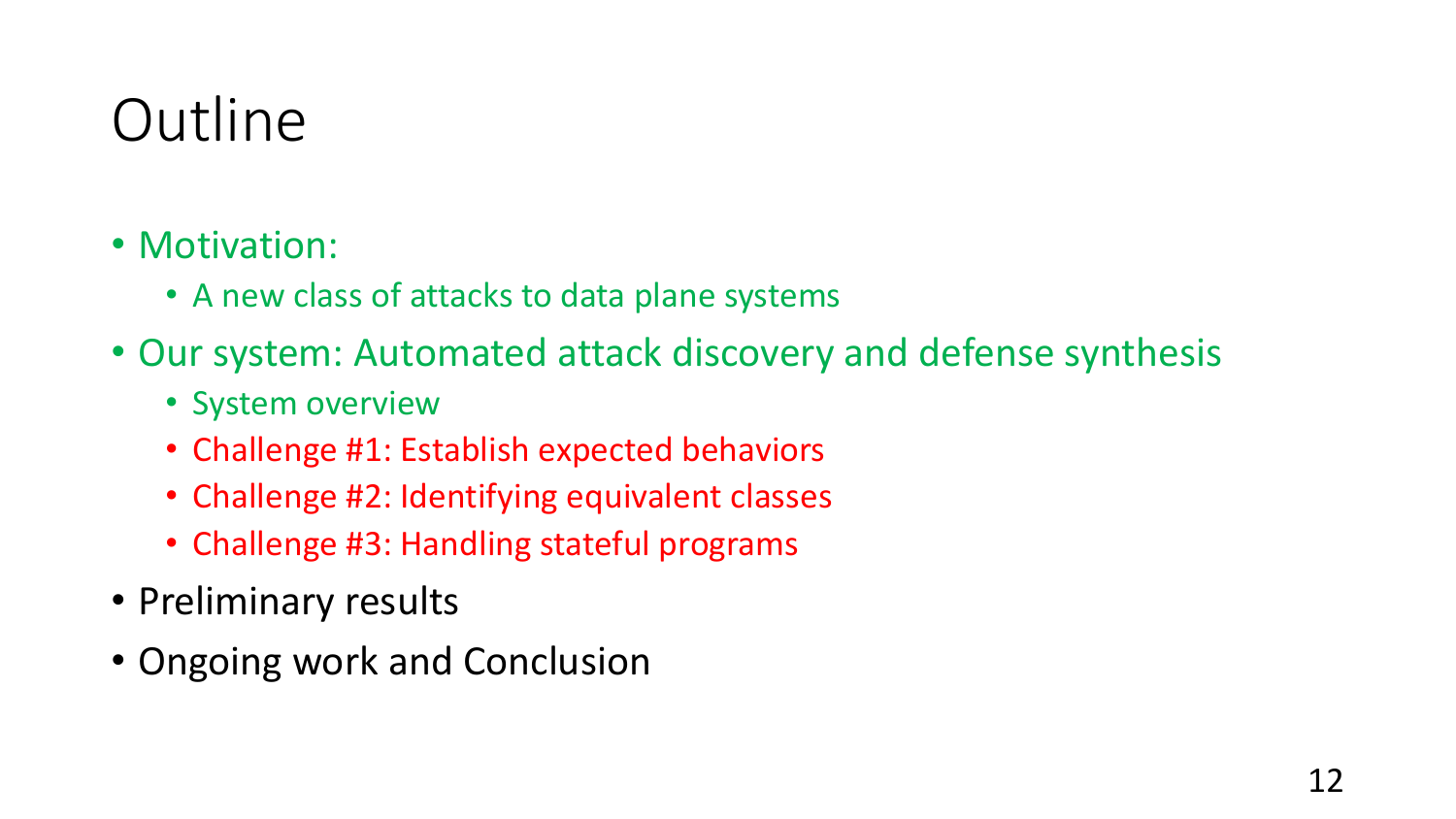## Challenge #1: Establishing expected behaviors



- Problem: How to quantify the expected behaviors?
- Naïve solution: Feed random traffic traces and observe its outputs
	- Might not be comprehensive
- Proposed solution: Probabilistic Symbolic Execution (PSE)
	- An advanced version of Symbolic Execution 13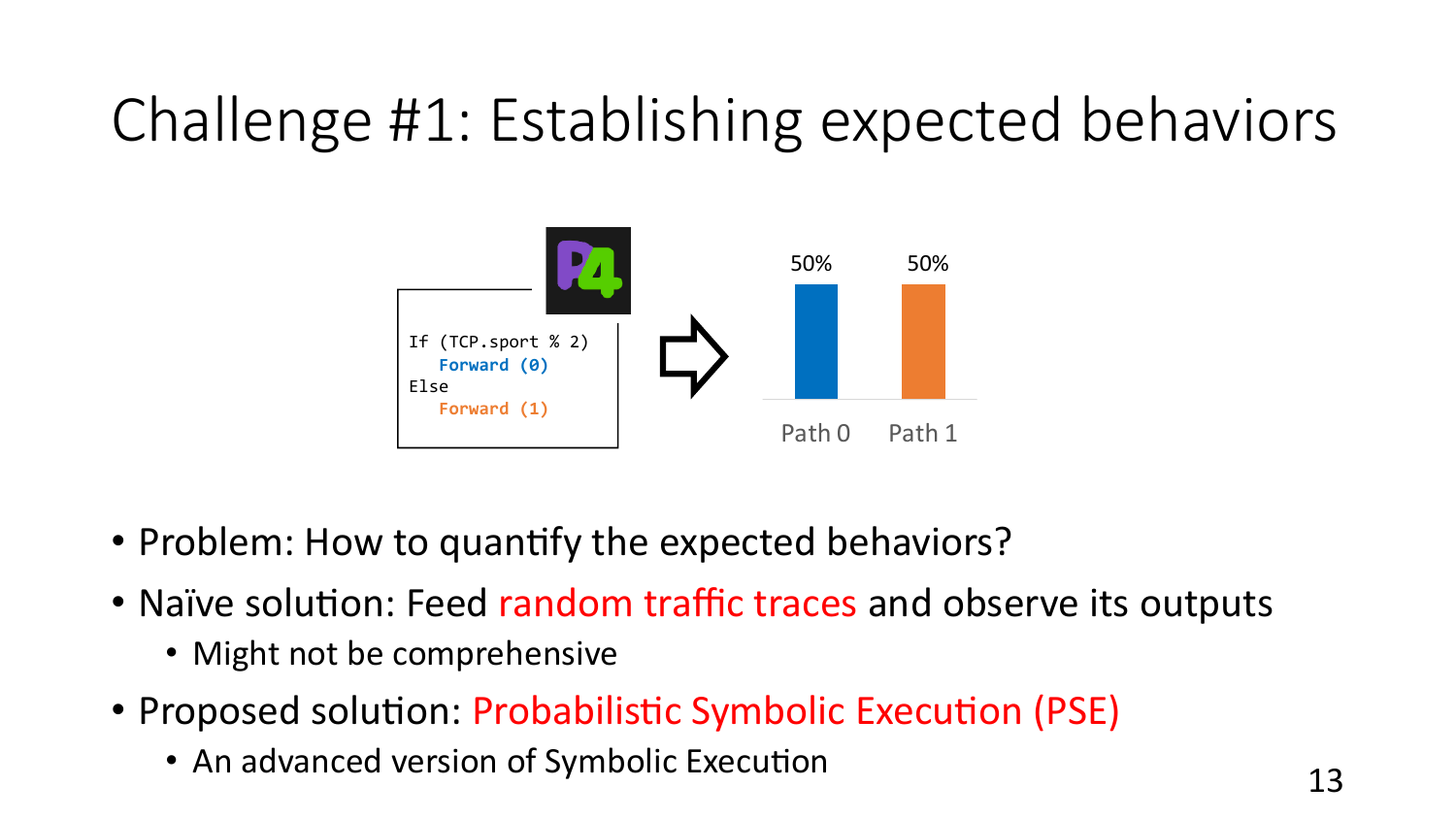#### Probabilistic Symbolic Execution



- Probabilistic Symbolic Execution (PSE)
	- Explore execution paths with per-path probabilities
	- Model Counting: "number of solutions"
	- Packet headers: Uniform distribution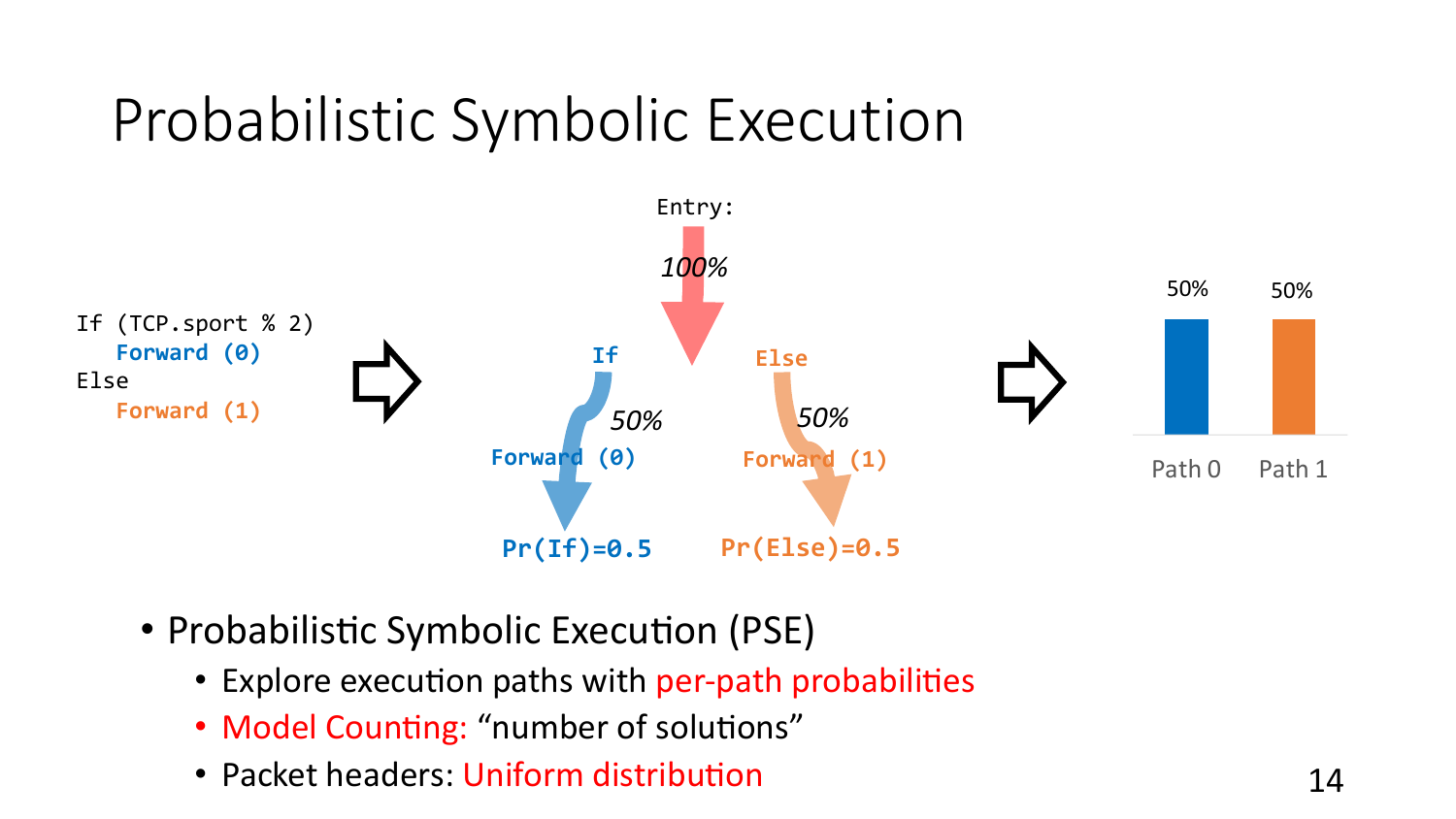#### Challenge #2: Identifying Equivalence Classes



- Problem: Number of paths might be very large
	- Hard to understand the expected behaviors.
- Proposed Solution: Equivalence Classes (ECs)
	- EC = a group of "equivalent" paths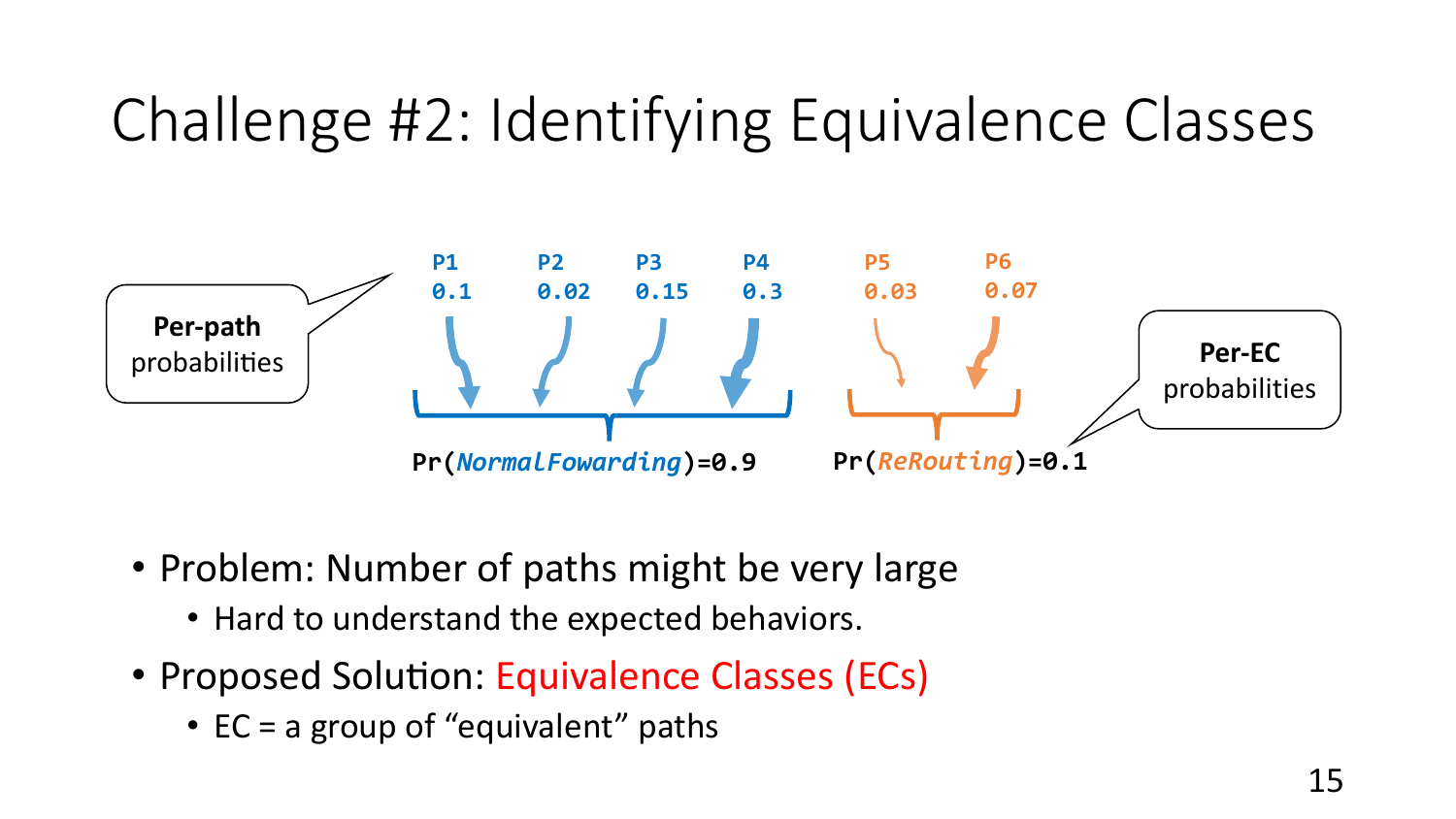## Challenge #3: Handling stateful programs



- Problem: Data plane systems can be stateful
	- Need a sequence of N packets to trigger a certain EC (e.g., Blink)
- Naïve solution: Explore all possible paths for N packets
	- Poor scalability
- Proposed solution: Directed Symbolic Execution (DSE)
	- Heuristic search: Prioritize the "closest" path 16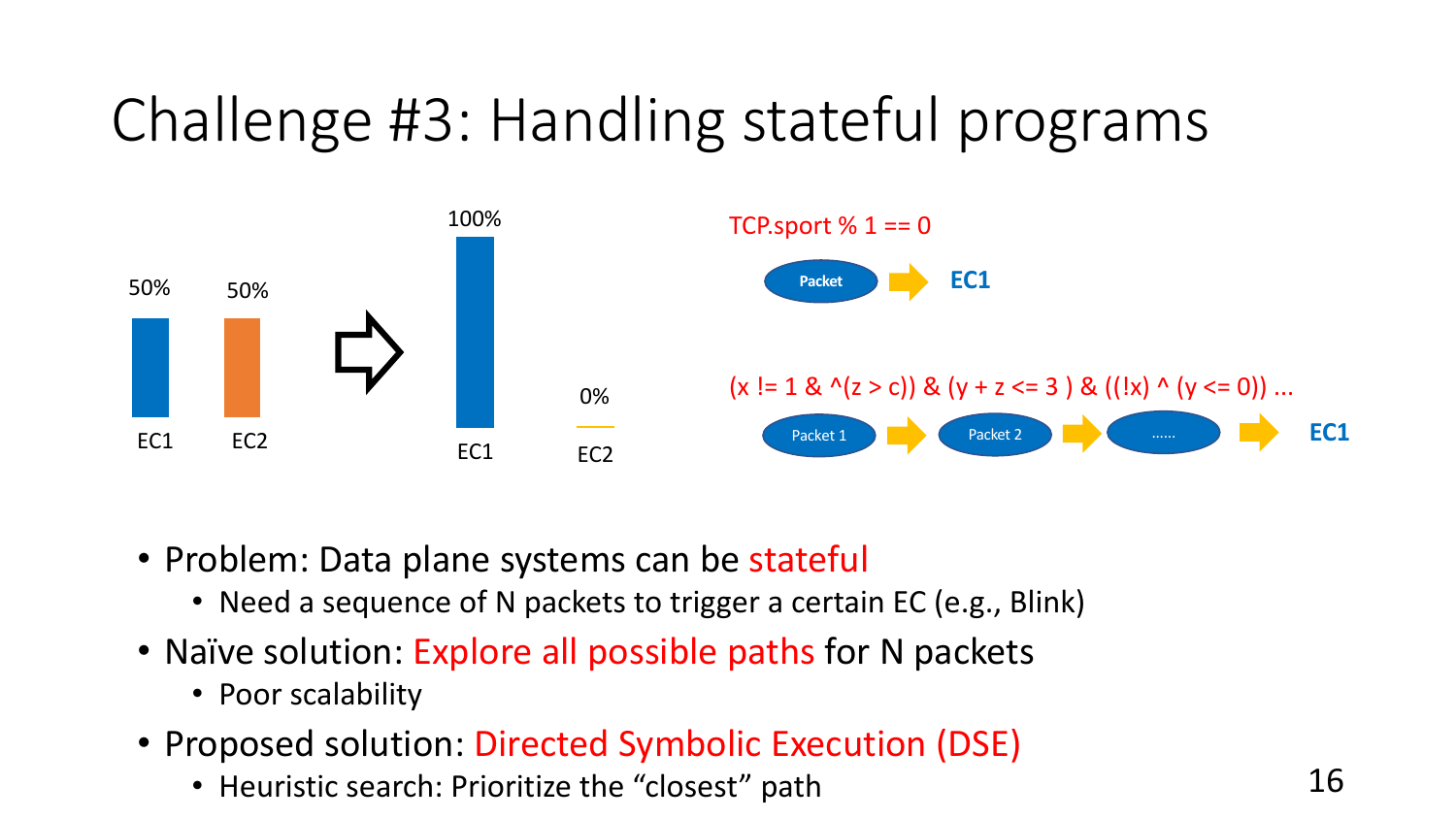## **Outline**

- Motivation:
	- A new class of attacks to data plane systems
- Our system: Automated attack discovery and defense synthesis
	- System overview
	- Challenge #1: Establish expected behaviors
	- Challenge #2: Identifying equivalent classes
	- Challenge #3: Handling stateful programs
- Preliminary results
- Ongoing work and Conclusion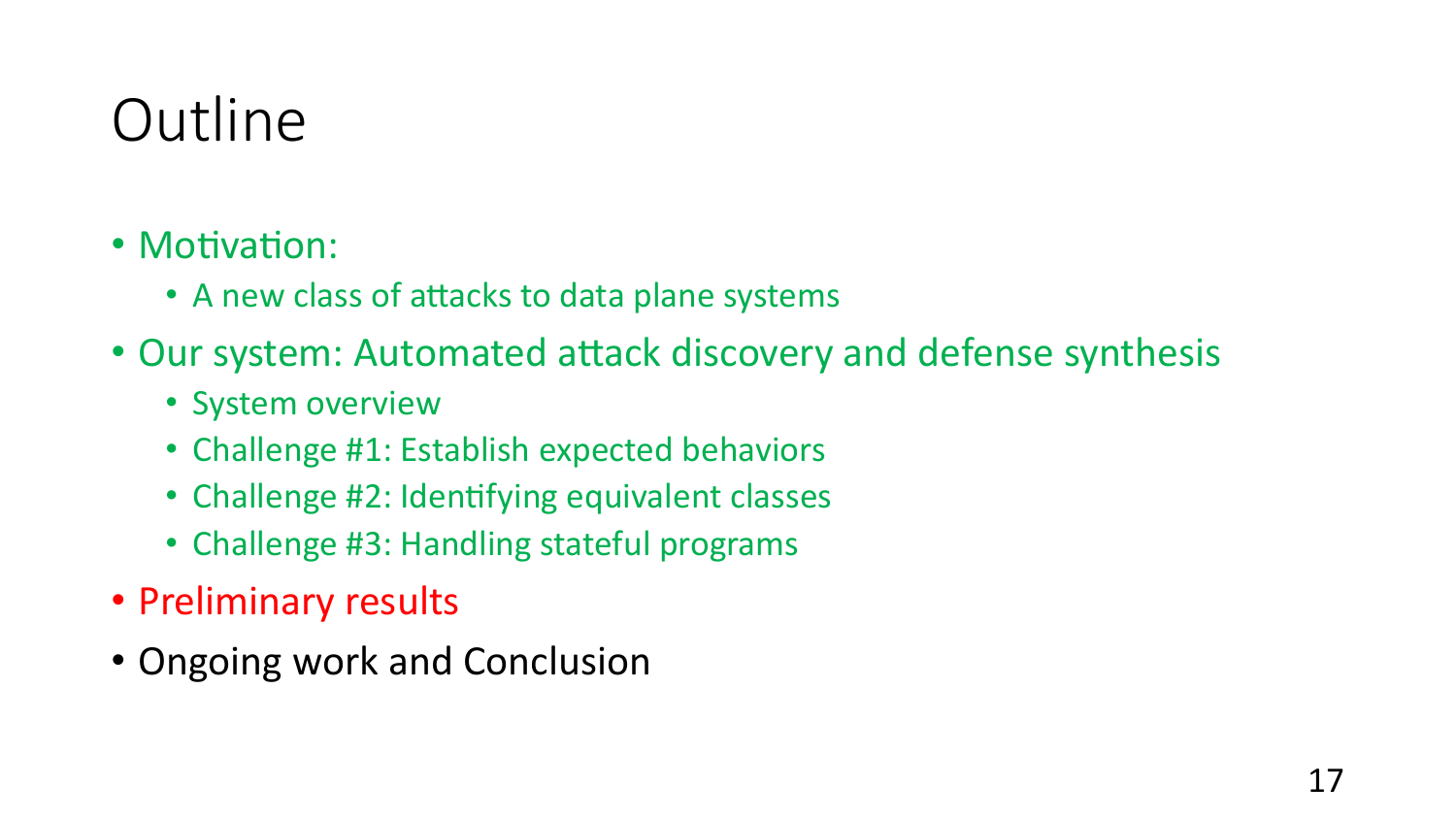

- Prototype implementation
	- Symbolic execution engine: P4pktgen [SOSR'18]
	- Model Counter: Python constraint library
- Experimental setup
	- P4 load balancer
	- Mininet simulator: 1 Bmv2 P4 switch + 3 hosts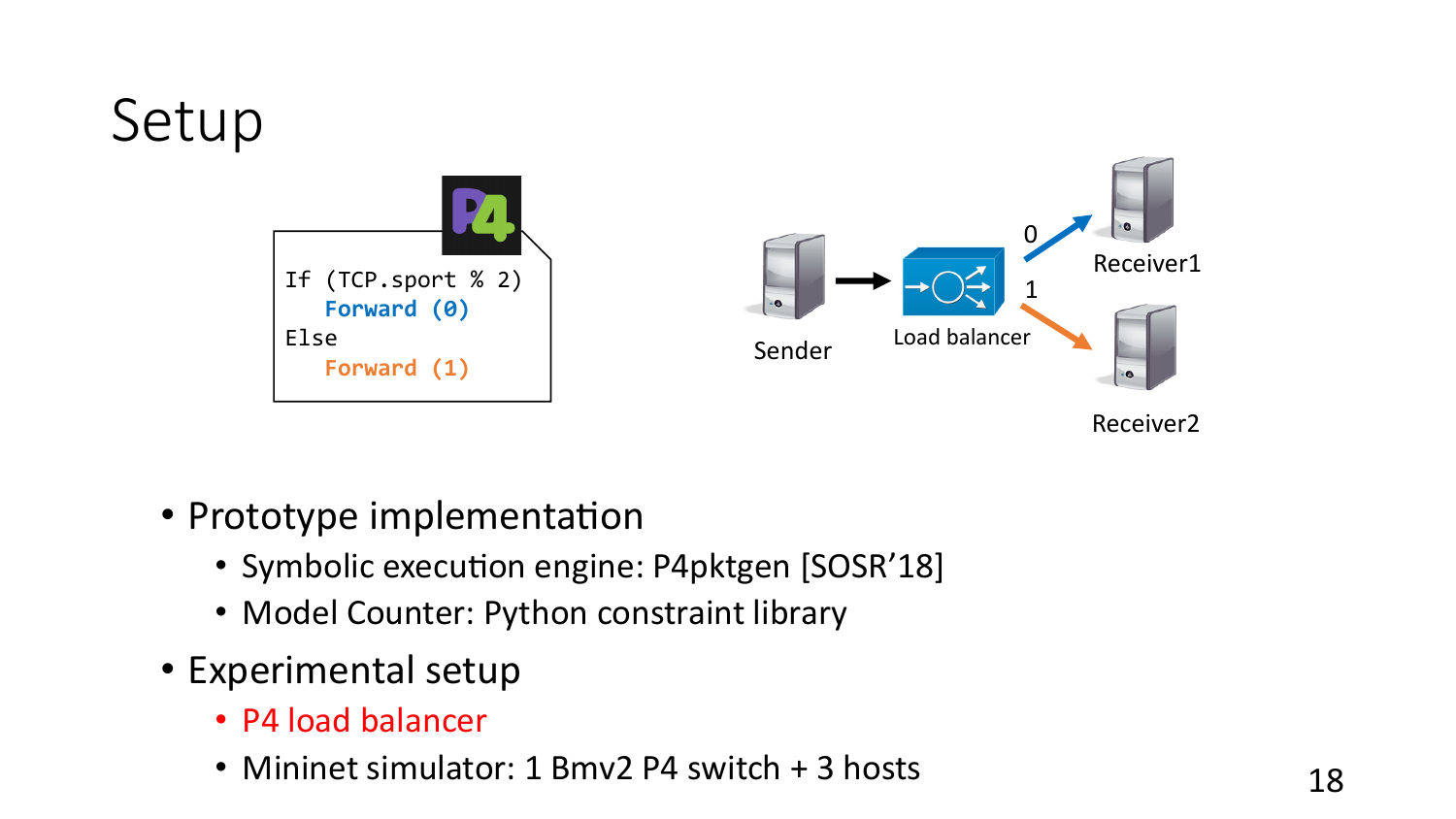#### Generated attack and defense



- Generated attack: Odd TCP source port numbers
- Generated defense: Per-EC packet counters + periodic tests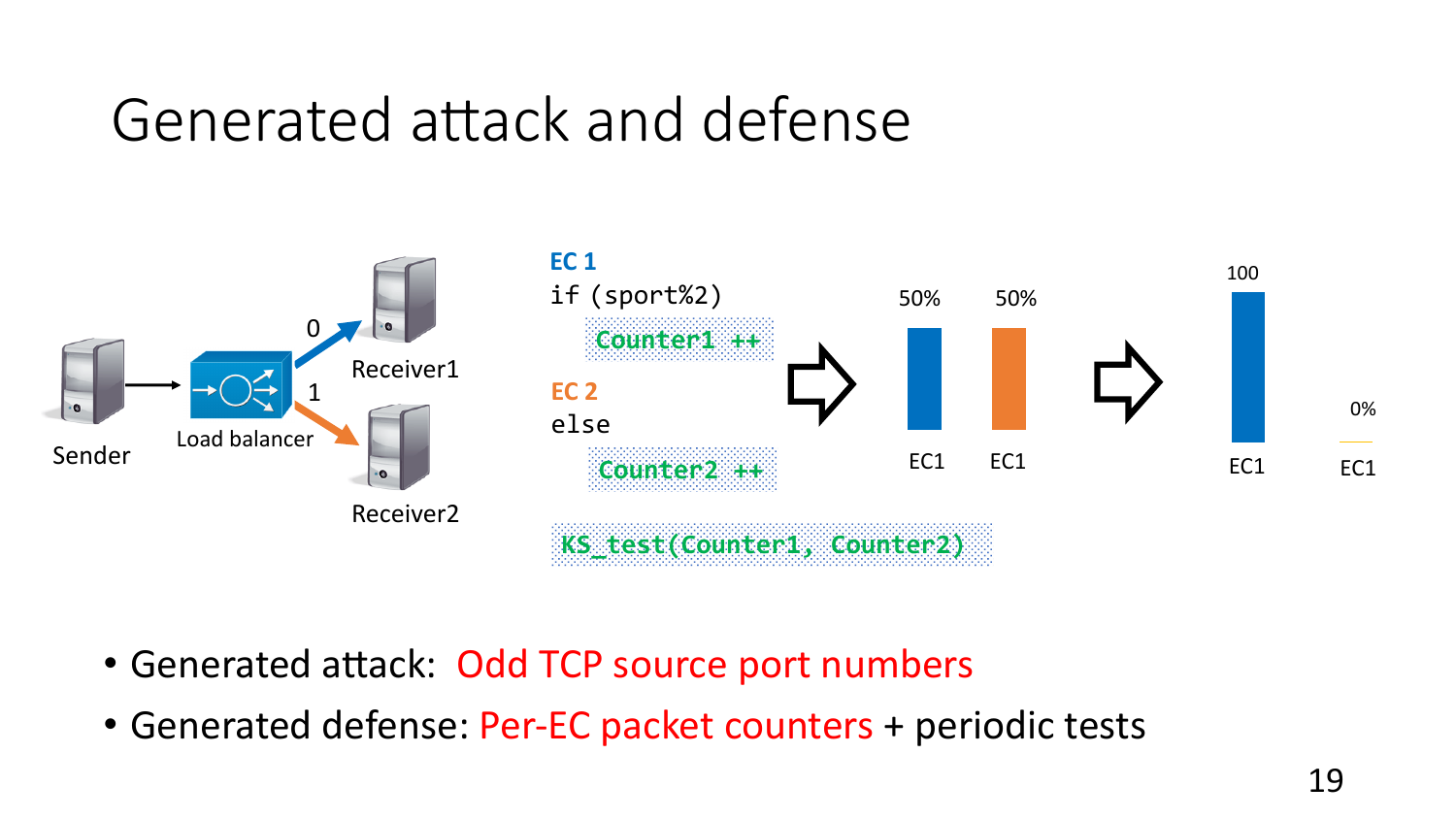

- Normal traffic: 0~15s
- Attack starts at 15s
- Attack detected by the "patched" program 20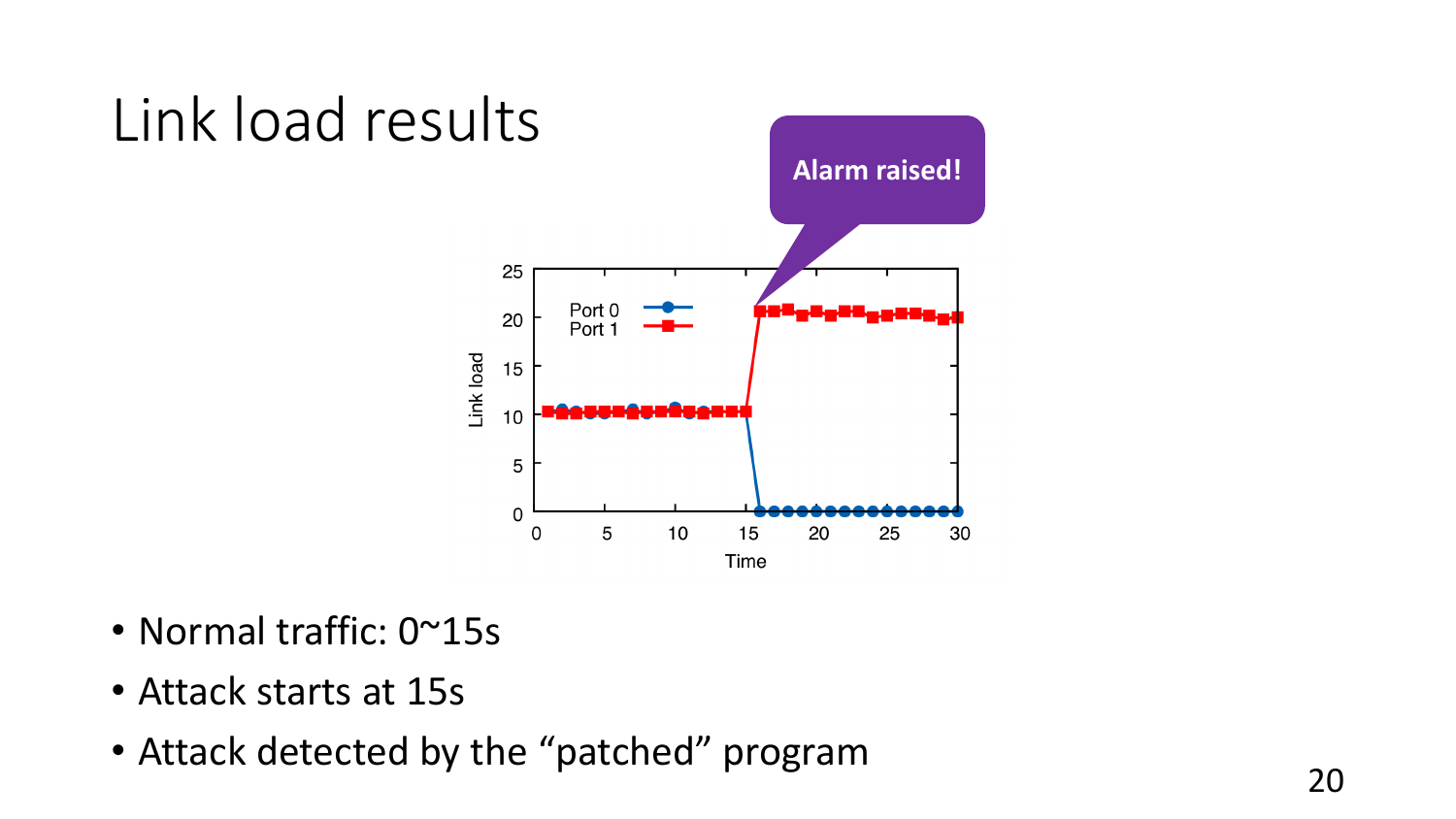## Ongoing work

- How to handle input packets that follow non-uniform distributions?
	- "Distribution-aware" model counting
- How to group execution paths to ECs?
	- Too fined-grained: too many ECs
	- Too coarse-grained: lose useful information
- How to deal with switch resource constraints?
	- Adding monitors consumes switch resources
	- Compress monitors using sketches